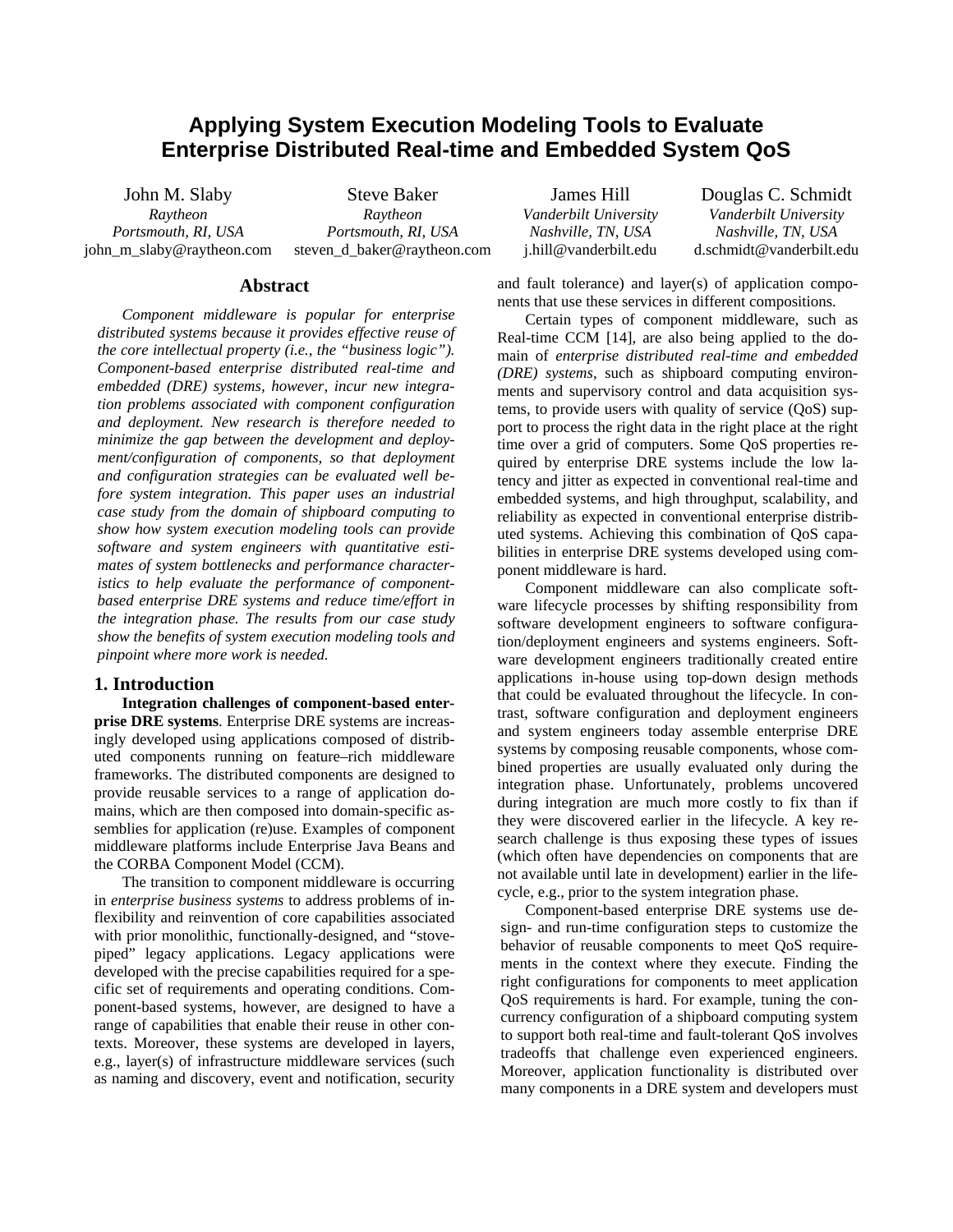interconnect their components correctly and efficiently. This process can be tedious and error-prone using conventional handcrafted configuration processes.

 The components assembled into an application must also be deployed on the appropriate nodes in an enterprise DRE system. Deployment is hard since host and network characteristics can vary *statically* (e.g., due to different hardware/software platforms used in a productline architecture) and *dynamically* (e.g., due to damage/faults, change in computing objectives, or differences in the real vs. expected behavior of applications during actual operation). Evaluating the characteristics of system deployments is therefore tedious and error-prone when deployments are performed manually.

 Another complexity of evaluating deployments of component-based enterprise DRE systems stems from applications sharing components with differing QoS requirements, such as a system resource manager that processes requests from high-priority tactical applications and low-priority desktop applications. It is hard to assure that a stand-alone application can meet stringent QoS requirements using dedicated resources. It is harder to assure these requirements with components that share resources with other applications.

**Solution approach** → **System execution modeling tools**. Despite the flexibility offered by component middleware, there are often surprisingly few configurations and deployments that can satisfy the functional and QoS requirements of an enterprise DRE system. We have therefore developed a *system execution modeling* tool chain called the *Component Workload Emulator (Co-WorkEr) Utilization Test Suite (CUTS)*, which combines QoS-enabled component middleware and model-driven engineering (MDE) technologies. Software architects, developers, and systems engineers can use CUTS to explore design alternatives from multiple computational and valuation perspectives at multiple lifecycle phases using multiple quality criteria with multiple stakeholders and suppliers. In addition to validating design rules and checking for design conformance, CUTS facilitates "what if" analysis of alternative designs to quantify the costs of certain design choices on end-to-end system performance. For example, CUTS can help determine the maximum number of components a host can handle before performance degrades, the average and worse response time for various workloads, and the ability of alternative system configurations and deployments to meet end-to-end QoS requirements for a particular workload.

In the context of enterprise DRE systems, our CUTS system execution modeling tool helps developers discover, measure, and rectify performance problems *early* in the lifecycle (e.g., in the architecture and design phases), as opposed to the integration phase, when mistakes are much harder and more costly to fix. This paper shows how we used CUTS to rapidly emulate component-based applications in an shipboard computing enterprise DRE system and then perform experiments that systematically estimated and evaluated the end-to-end QoS for key scenarios in this system.

**Paper organization.** This paper is organized as follows: Section 2 summaries limitations with prior work on QoS-enabled component middleware and MDE tools in the context of a shipboard computing system case study; Section 3 describes CUTS, shows how it overcomes limitations with prior work, and explains how we resolved key design challenges when developing CUTS; Section 4 shows how we applied CUTS to evaluate the QoS of various deployments in our case study; Section 5 compares our R&D efforts with related work; and Section 6 presents concluding remarks and lessons learned.

# **2. Background and Case Study**

Our work on CUTS has evolved incrementally over the past three years in the context of a multi-phase program that is developing multi-layer resource management (MLRM) services to support product-lines that coordinate a grid of computers to manage many aspects of a ship's power, navigation, command and control, and tactical operations [15]. The MLRM services have hundreds of different types and instances of infrastructure components written in ~500,000 lines of Java and C++ code and ~1,000 files developed by six teams at different geographic locations. This section uses our experience to motivate the need for the CUTS system execution modeling tools.

**Our initial approach.** To address the configuration and deployment problems common to integrating components in enterprise DRE systems, our initial work combined QoS-enabled component middleware platforms with MDE tools. QoS-enabled component middleware supports the provisioning of key QoS properties, e.g., (pre)allocating CPU resources, reserving network bandwidth/connections, and monitoring/enforcing the proper use of DRE system resources at runtime, to meet end-toend requirements. MDE tools combine

- *Domain-specific modeling languages* (DSMLs), which provide programming notations that formalize the process of specifying application logic and QoSrelated requirements using type systems that precisely express key characteristics and constraints associated with DSMLs for particular application domains and
- *Model transformations and code generation*, which automate and ensure the consistency of software implementations via analysis information associated with functional and QoS requirements captured by models of domain-specific structure and behavior.

 In prior work with colleagues at Washington University, St. Louis we developed a QoS-enabled component middleware platform called the *Component-Integrated*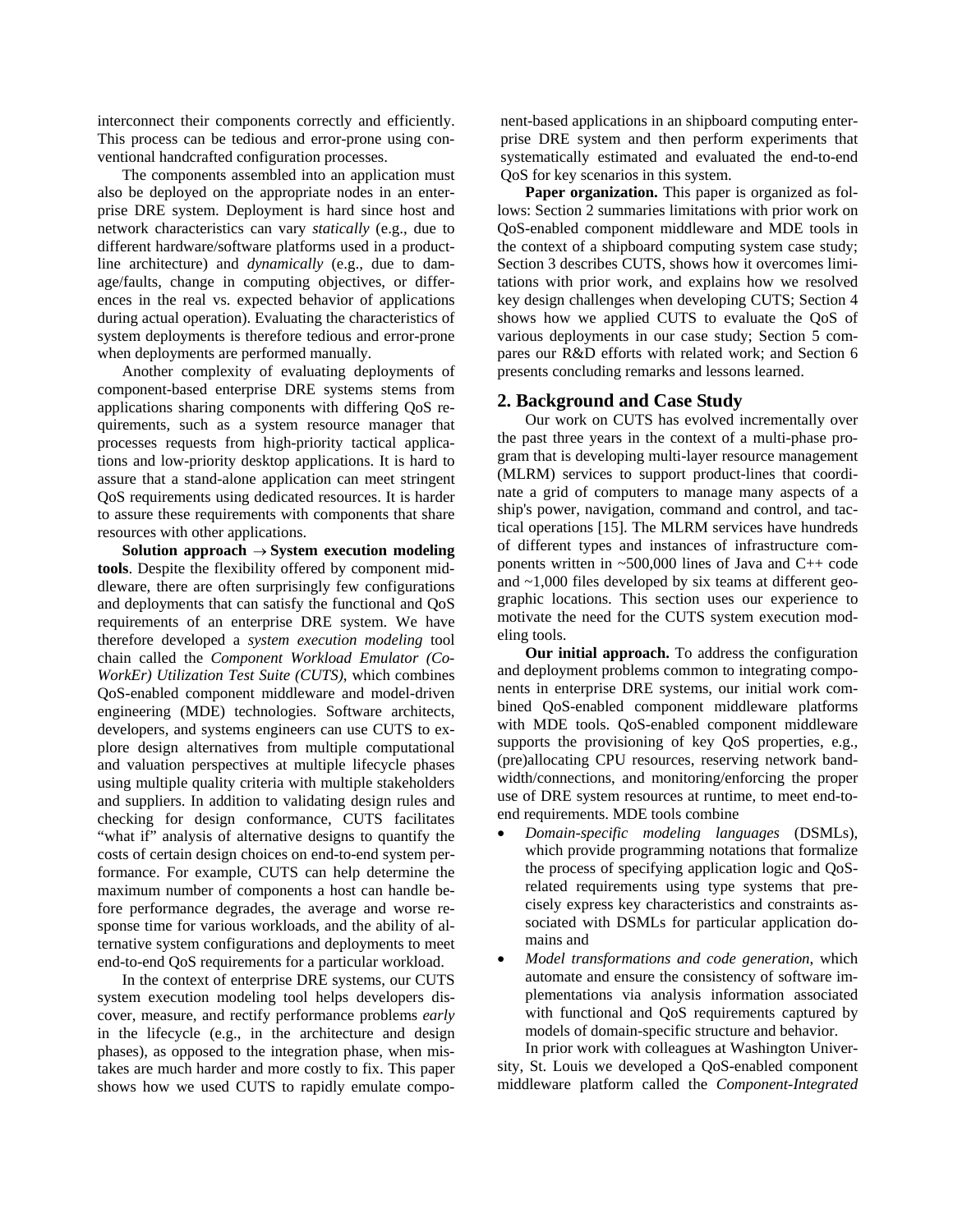*ACE ORB* (CIAO) [14] that combines Lightweight CCM [4] capabilities (such as standards for specifying, implementing, packaging, assembling, and deploying components) with Real-time CORBA [12] features (such as thread pools and priority preservation policies) to create a Real-time CCM middleware platform. Likewise, we created an MDE tool suite called *Component Synthesis using Model Integrated Computing* (CoSMIC) [7], which is an integrated set of DSMLs that support the development, deployment, configuration, and evaluation of enterprise DRE systems based on Real-time CCM. CoSMIC is implemented using the *Generic Modeling Environment (GME)* [9], which is an open-source MDE toolkit for creating and using DSMLs. These tools/platforms are open-source and available from www.dre.vanderbilt.edu.

 By combining CIAO and CoSMIC, we tackled many integration challenges associated with configuring and deploying enterprise DRE systems by leveraging MDE tools to enforce correct-by-construction design. For example, we used CoSMIC's model interpreters to generate Real-time CCM XML configuration files [1] and CIAO's *Deployment And Configuration Engine* (DAnCE) [5] to deploy the resulting component assemblies on DRE system nodes, as shown in Figure 1.



**Figure 1. Integrating CIAO, DAnCE, and CoSMIC** 

 **Limitations with our initial approach and common alternatives.** To evaluate the benefits of combining CIAO, DAnCE, and CoSMIC, we applied them in phase one of our MLRM project [15]. Our experience, however, indicated that CIAO, DAnCE, and CoSMIC were insufficient to evaluate the QoS of applications in enterprise DRE systems due to the following limitations:

• **Insufficient performance evaluation.** In the MLRM environment, many different applications ran concurrently across networks that included both shared and dedicated components. CIAO, DAnCE, and CoSMIC, however, provided insufficient support for evaluating QoS-related characteristics (such as communication delay, temporal phasing, parallel execution, and synchronization).

• **Serialized phase ordering dependencies.** Application components that exercised the MLRM infrastructure middleware services were not developed until later in the system lifecycle. The QoS of the infrastructure services therefore was not evaluated adequately under realistic workloads to validate their architecture and design.

 We initially considered evaluating MLRM QoS characteristics via simulation. Due to size, interdependencies, and the sheer number of variables involved it was impractical to develop and evolve realistic models that simulate complex scenarios. Moreover, while pure simulation can provide valuable information about system QoS behavior, it is hard to leverage simulation results *directly* in the production operational environment.

# **3. The Component Workload Emulator (Co-WorkEr) Utilization Test Suite (CUTS)**

To overcome the limitations described in Section 2, we needed more effective technologies to evaluate the end-to-end QOS characteristics of MLRM applications in a production-scale environment, even before any actual application components were developed. Our goals were motivated by our experience in phase one of the MLRM project and involved:

- *Not* obtaining 100% precision, but providing systems engineers and architects with rapid, reasonably accurate estimates of system QoS early in the lifecycle.
- Improving the accuracy of our estimates of system QoS incrementally as our understanding of application requirements, implementations, and execution environments increased.
- Automatically transitioning select artifacts used in our evaluations (such as models of deployment plans that met end-to-end QoS requirements) to the component-based application and middleware deployments and configurations we were creating.

To meet our goals and overcome limitations with prior work, we developed the *Component Workload Emulator (CoWorkEr) Utilization Test Suite (CUTS)*. CUTS is a system execution modeling tool chain for creating component-based applications rapidly and performing experiments that systematically evaluate interactions that are hard to simulate. In particular, CUTS provides model-based workload generation, data reduction, and visualization tools to construct experiments rapidly and analyze results from alternate execution architectures. CUTS can also import measured performance data from *faux* application components running over *actual* infrastructure middleware services to estimate enterprise DRE system behavior in a realistic environment.

 When combined with our prior work on QoS-enabled component middleware and MDE tools, CUTS allowed more robust and complete solutions for emulating actual application components and evaluating QoS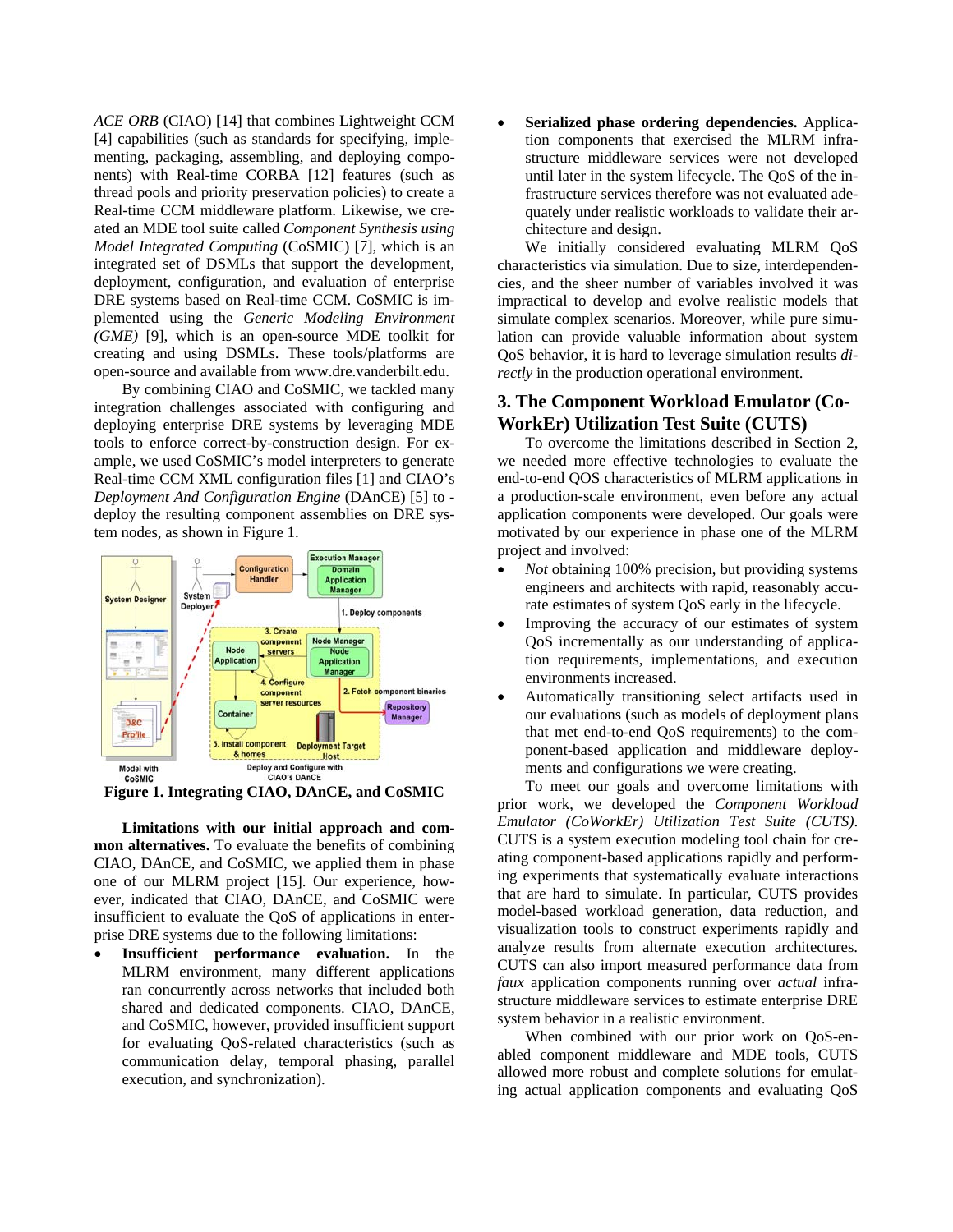earlier in the enterprise DRE system lifecycle. For example, we used CoSMIC to create models of DRE systems composed of faux application components and actual system infrastructure components. We then used these models with DAnCE to deploy these components into a repre-sentative testbed [\(www.dre.vanderbilt.edu/ISISlab\)](http://www.dre.vanderbilt.edu/ISISlab) and conduct systematic experiments that measured how well the system performed relative to QoS specifications from production computing systems. This remainder of this section presents the CUTS architecture and solutions to design challenges we faced when developing it and applying it to the MLRM case study.

#### **3.1 CUTS Architecture**

 As outlined in Section 2, CUTS is a system execution modeling toolkit that (1) emulates portions of enterprise DRE systems (2) collects performance data provided by the emulation, and (3) analyzes the data to estimate system QoS and pinpoint performance bottlenecks. At the heart of CUTS is an assembly of CCM components, called a *CoWorkEr* (Figure 2). A CoWorkEr is a *faux* component that can be programmed rapidly to emulate the expected behavior and resource consumption of its counterpart in the production application.



**Figure 2. A CoWorkEr Component Assembly** 

CoWorkErs can be connected together via their exposed ports to create *operational strings*, which are task graphs that capture the partial ordering of a set of executing software components. Figure 2 shows the key elements of the CoWorkErs, which fall into two broad categories: *workload generation* and *test control and analysis*.

**3.1.1. Workload generation** is implemented in CUTS as an assembly-based CCM component composed of the following monolithic CCM components:

• The *EventHandler* can receive user-defined events. It records the number of events received for each type and performance metrics regarding the delay between original publication and the onset of processing. The *EventHandler* also tracks the time required to process each event it receives. Workloads, which are performed by the *worker* components described next, may also be associated with receiving combinations and numbers of events.

- The *CPUWorker* performs CPU operations. As with all *workers*, the quantity of work to perform is specified as a number of *repetitions*, which represent an abstract unit of work.
- The *MemoryWorker* performs allocation and deallocation of memory.
- The *DatabaseWorker* performs a series of insert, update, and delete operations on a specified database.
- The *EventProducer* (which is also a *worker*) publishes events that carry a data payload of the desired size. Events are time-stamped prior to transmission.
- The *Trigger* is provided to represent external input to a simulated application, or regularly scheduled, timedriven processing not resulting from the receipt of an event. *Triggers* provide both periodic and pseudorandom behavior by inducing *workers* to perform a *workload* at a specified interval and probability of occurrence. A *Trigger* can also perform *startup workload* during activation.

To simplify the programming and configuration of Co-WorkErs, we created an MDE-based DSML called the *Workload Modeling Language (WML)* [15]. WML is used to characterize the behavior of individual CoWork-Ers by specifying their processor, memory, database, and input/output usage profiles. XML characterization files are then generated from a WML model, and subsequently parsed by *EventHandler* and *Trigger* components to dictate the behavior of their respective CoWorkEr.

**3.1.2. Test control and analysis** in CUTS includes the following elements:

- The *BenchmarkAgent* completes the CoWorkEr assembly shown in Figure 2. It requests test data collected by *EventHandlers* at a user-defined interval and transmits this data to the *BenchmarkDataCollector*.
- The *BenchmarkDataCollector* (BDC) submits test data to an in-memory *BenchmarkDatabase*.
- The *BenchmarkManagerWeb-interface* (BMW) implements the test control and analysis functionality via an ASP.NET application. This manager processes data captured in the *BenchmarkDatabase* and invokes DAnCE's *ExecutionManager* to start and end the deployment of test assemblies. In addition to the web browser interface, the BMW provides a web-services interface that allows any programming language that supports the Simple Object Access Protocol (SOAP) to automate CUTS tests.

Figure 3 shows how CUTS can evaluate the QoS of enterprise DRE systems. Dedicated hosts, called *test host*, run inside the *test network* and the *BenchmarkDataCollector* and *BenchmarkManagerWeb-interface* exist outside the *test network*. This setup limits outside interference on tests run using CUTS while permitting users to analyze their results either during or after the test run.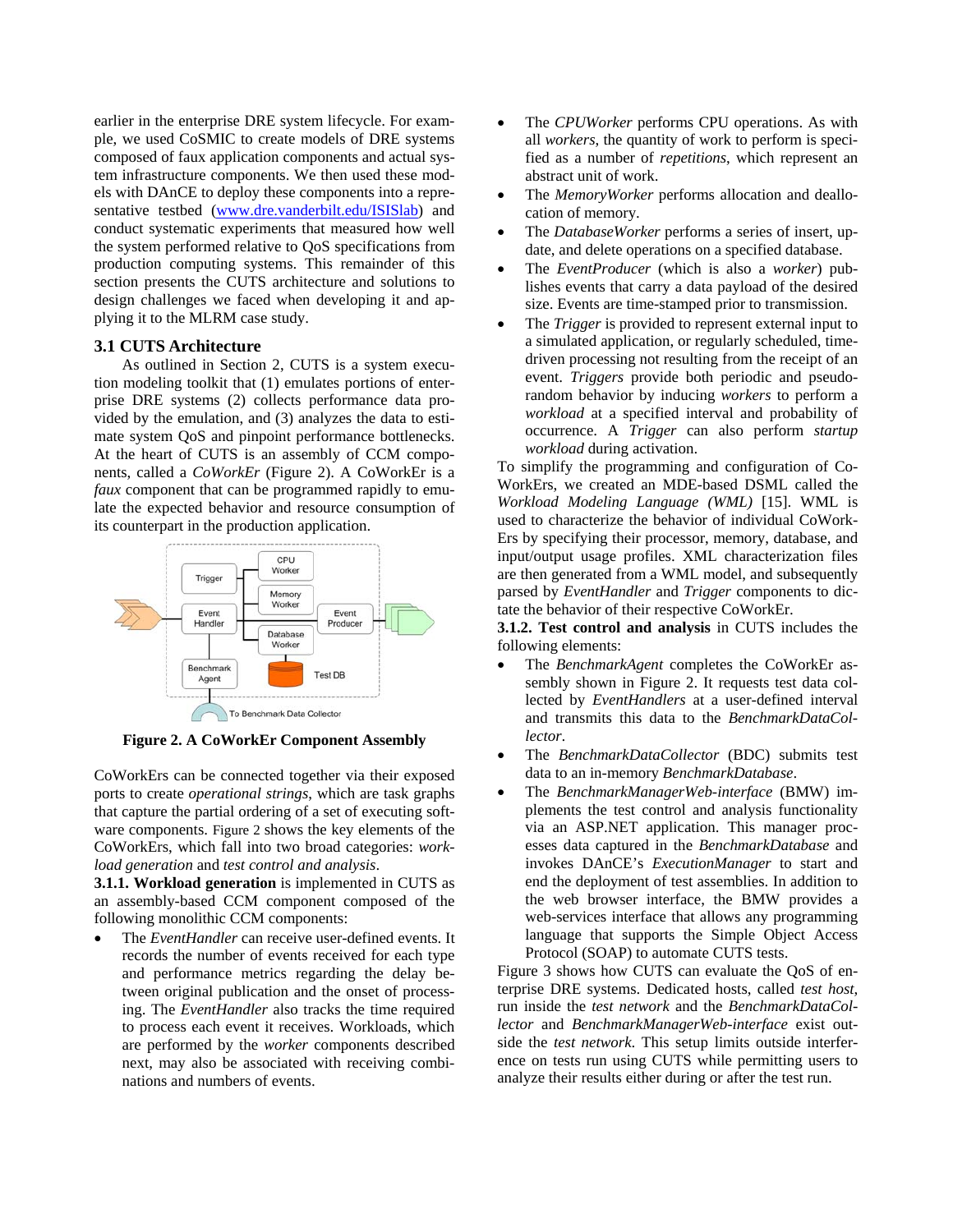

**Figure 3. Example Setup of CUTS to Evaluate QoS in an Enterprise DRE System** 

#### **3.2 CUTS Design Challenges and Solutions**

 We now describe solutions to key problems encountered when developing and applying CUTS.

 **Challenge 1. Non-intrusive metrics collection***.* An *ad hoc* metrics collection system might interfere with the emulation and skew test results. Metric collection should therefore have minimally intrusion and resource usage.

 **Solution** → **Decouple metrics collection from emulation, and collect metrics using a 3-phase data acquisition process.** The components described in Section 3.1 work together to collect performance metrics in three separate stages. In stage 1, the *EventHandler* maintains for each event type a local in-memory record of the number received, the max/min transmission and processing time, and running totals for transmission and processing time. In state 2, the *BenchmarkAgent* obtains the data from the *EventHandler* at a user-specified interval in a dedicated thread, and resets the *EventHandler's* running totals. The *BenchmarkAgent* transmits the collected data to the *BenchmarkDataCollector*, which immediately queues the data and returns. In stage 3, the *Benchmark-DataCollector* dequeues the data and inserts it into a MySQL database. Each phase of the data acquisition process also uses a dedicated thread to minimize the impact of data collection on the emulation

 All data stored and transmitted by the *EventHandler* and the *BenchmarkAgent* is a fixed-size to ensure memory usage is bounded by a constant factor. The aspects of metric collection that cause variable memory usage and delays, e.g., queuing and entry of data into a database, are placed the *BenchmarkDataCollector*, which is deployed on a node not used by a CoWorkEr. Moreover, separate networks can be used to decouple transmission of metric data from the transmission of CoWorkEr operations.

 **Challenge 2. Simplify characterization of application workload**. Some CoWorkEr users will be systems engineers or architects, who may not be familiar with with third-generation languages, such as C++ or Java, or configuration languages, such as XML. It is therefore important for CUTS to offer alternatives to programmatic interfaces and configuration files for these types of users.

 **Solution** → **Provide graphical user interfaces for characterizing, deploying and analyzing applications.** CUTS allows users to design simulated applications entirely through visual models. In particular, the CoSMIC and WML DSMLs allow users to create structural and behavioral models of their applications without manually editing configuration files or third-generation language code. Deployment and analysis of the application is provided through an intuitive *BenchmarkManagerWeb-interface*. More details and examples of WML appear in [15].

**Challenge 3. Simplify Customization.** CoWorkErs can emulate four categories of core application work (CPU, memory, database, and network resource utilization), but the need for more customized behavior may arise for particular types of enterprise DRE systems. The design of the CoWorkErs therefore needs to support userdefined extensions to its basic work repertoire.

 **Solution** → **Support custom CoWorkEr components.** In the spirit of CCM, CoWorkErs employ a modular design where any monolithic components comprising the CoWorkEr assembly shown in Figure 2 can be replaced with a customized component that implements the same interface, without modification or recompilation of other components. For example, it is straightforward to replace the default *CPUWorker* with a *FCPUWorker* that only performs floating-point arithmetic. In addition, GME's convenient inheritance support makes swapping of components straightforward within a CoSMIC model,.

 **Challenge 4. Descriptive analysis of performance.**  If an emulation shows that a proposed configuration and deployment of enterprise DRE system components will not meet QoS expectations, CUTS users must be able to pinpoint the source of the problem quickly to correct it.

 $Solution \rightarrow$  Present metrics in layers to support **general and detailed analysis.** In addition to providing a graphical representation of observed performance vs. deadlines along a critical path, CUTS *BenchmarkManagerWeb-interface* allows users to view statistics for individual CoWorkErs. A tabular display allows users to view summary statistics for operational strings of Co-WorkErs simultaneously, whereas detailed graphs support scrutiny of an individual CoWorkEr's performance over time. Statistics for processing time can also be subdivided to reflect the four categories of work, thereby allowing analysts to determine whether QoS target requirements are missed due to reliance upon a sluggish database, paging due to excessive memory allocation, saturation of network bandwidth, etc. Usage and further discussion of these features can be found in Section 4.2.

# **4. Applying CUTS to Evaluate an Enterprise DRE System**

 This section describes the design and results of an experiment that uses the CUTS systems execution modeling toolchain to evaluate the QoS of a representative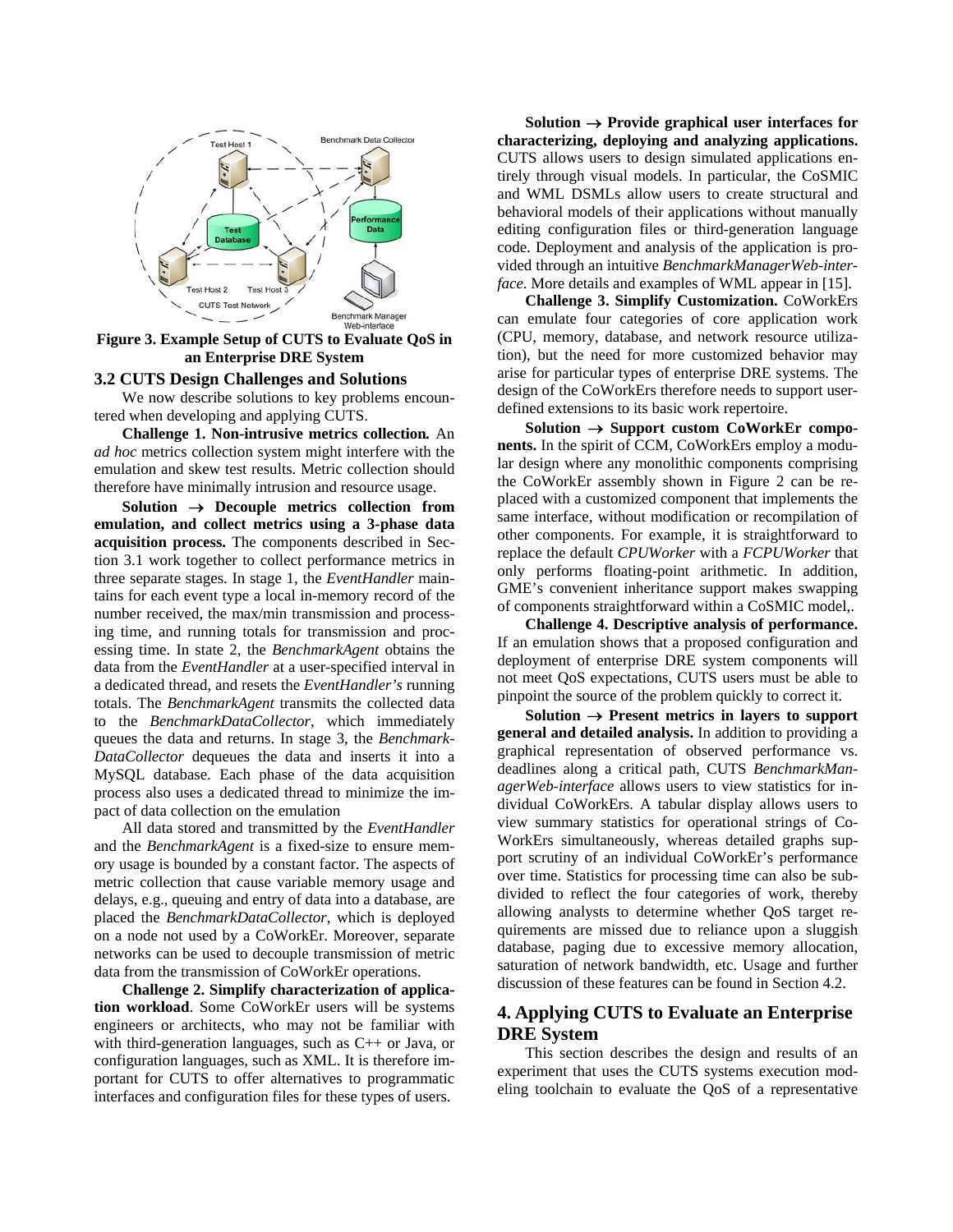enterprise DRE system from the domain of shipboard computing. This experiment is based upon work conducted in the MLRM project described in Section 2. This project provided a representative case study for evaluating CUTS since it runs on general-purpose operating systems (such as Solaris and Linux) with real-time enhancements. It also uses a component-based architecture developed using the CIAO and DAnCE Real-time CCM middleware and CoSMIC MDE tools, has hundreds of components types/instances and hundreds of thousands of lines of C++ and Java code, and has been developed over the past three years by a group of geographically distributed teams. As a result, the MLRM software base incurs many of the same integration challenges associated with configuration, deployment, and QoS evaluation that occur in other production enterprise DRE systems.

#### **4.1 The MLRM SLICE Experiment using CUTS**

**4.1.1. Experiment motivation.** One of the challenging problems in the second phase of the MLRM project is called the *SLICE scenario*, which consists of 2 sensors, 2 planners, 1 configuration, 1 error recovery, and 2 effector components. The SLICE scenario requires the transmission of information detected by the sensors to each planner in sequence, then to the configuration component, and lastly to both effectors to perform actions that control devices in the physical world. Components in the SLICE scenario are deployed across 3 computing nodes because the workload generated by each component collectively is more than a single node can handle. The main sensor and effector (represented as sensor-1 and effector-1 in Figure 4 and in following sections) are deployed on separate nodes to reflect the placement of physical equipment in the production shipboard system. Figure 4 shows a model of the end-to-end layout of SLICE components, with the critical path specified by the dashed arrows.



**Figure 4. Model of SLICE Showing the Components and Their Interconnections** 

 In phase two of the MLRM project, the multi-layer resource manager infrastructure was re-implemented to use Real-time CCM (via CIAO and DAnCE), and MDE tools (via CoSMIC), instead of Real-time CORBA and *ad hoc* deployment mechanisms used in phase one. Based on the MLRM phase two development schedule, the integration of components that implemented the SLICE scenario atop the new multi-layer resource management infrastructure was not slated to occur until 12 months into the program to provide sufficient time to finish developing, testing, and optimizing the multi-layer resource management infrastructure. The SLICE scenario, however, uses software components similar to product-lines and challenge problems in phase one of the MLRM project. We therefore already understood each component's behavior in SLICE, but did not know how overall performance of the SLICE scenario would be affected by the new MLRM infrastructure.

 In phase one, we waited until the integration phase of our schedule to begin benchmarking the system, only to learn none of the QoS requirements were met due to improperly designed multi-layer resource management infrastructure. As a consequence, our schedule slipped and the process of reconfiguring and redeploying MLRM application and middleware components to meet QoS requirements required significant manual effort. To prevent the same problems from happening in phase two of the program, we used CUTS to evaluate the QoS challenges of the SLICE scenario *prior* to the integration phase. Our goal was to determine which configuration and deployment strategies will enable us to meet the QoS critical path deadline and create a pool of selectable deployment strategies that meet the performance requirements. The underlying hypothesis driving the experiment was much of the performance information could be collected prior to the integration phase by *emulating* key properties of the SLICE scenario components using CUTS. As a result, less time would be spent integrating and testing the actual SLICE components after they were completed.

**4.1.2. Experiment design.** For the SLICE scenario, there is a 350 ms QoS critical path deadline, which is representative of the end-to-end execution time of a similar scenario from phase one of the MLRM project. This deadline corresponds to receiving a command event on sensor-1 up to performing an action with effector-1. Sensor-1 and effector-1 must be deployed on separate nodes to meet the constraints discussed in section 4.1.1. Table 1 describes the predicted behavior for two of the SLICE components (which were defined using the *Workload Modeling Language*) to illustrate the various types of workload and actions for a CoWorkEr.

| <b>Planner -1 CoWorkEr</b>                 |                                                 |  |  |  |
|--------------------------------------------|-------------------------------------------------|--|--|--|
| Workload performed                         | publish command of size 24 bytes                |  |  |  |
| every second                               |                                                 |  |  |  |
| Workload performed                         | alloc 30 KB; 55 dbase ops; 45 CPU ops;          |  |  |  |
| after receipt of a track                   | publish assessment of size 132 bytes; de-       |  |  |  |
| event                                      | alloc 30 KB                                     |  |  |  |
| <b>Configuration-Optimization CoWorkEr</b> |                                                 |  |  |  |
| Workload performed at                      | alloc $1$ KB; $25$ dbase ops; $1$ CPU ops; $10$ |  |  |  |
| startup time                               | dbase ops; dealloc 1 KB                         |  |  |  |
| Workload performed                         | alloc 5 KB; 40 dbase ops; 1 CPU op; pub-        |  |  |  |
| after receipt of an as-                    | lish command of size 128 bytes; dealloc 5       |  |  |  |
| sessment event                             | КB                                              |  |  |  |
| Workload performed                         | 1 dbase op                                      |  |  |  |
| after receipt of a status                  |                                                 |  |  |  |
| event                                      |                                                 |  |  |  |

**Table 1. Expected Behavior for 2 SLICE CoWorkErs**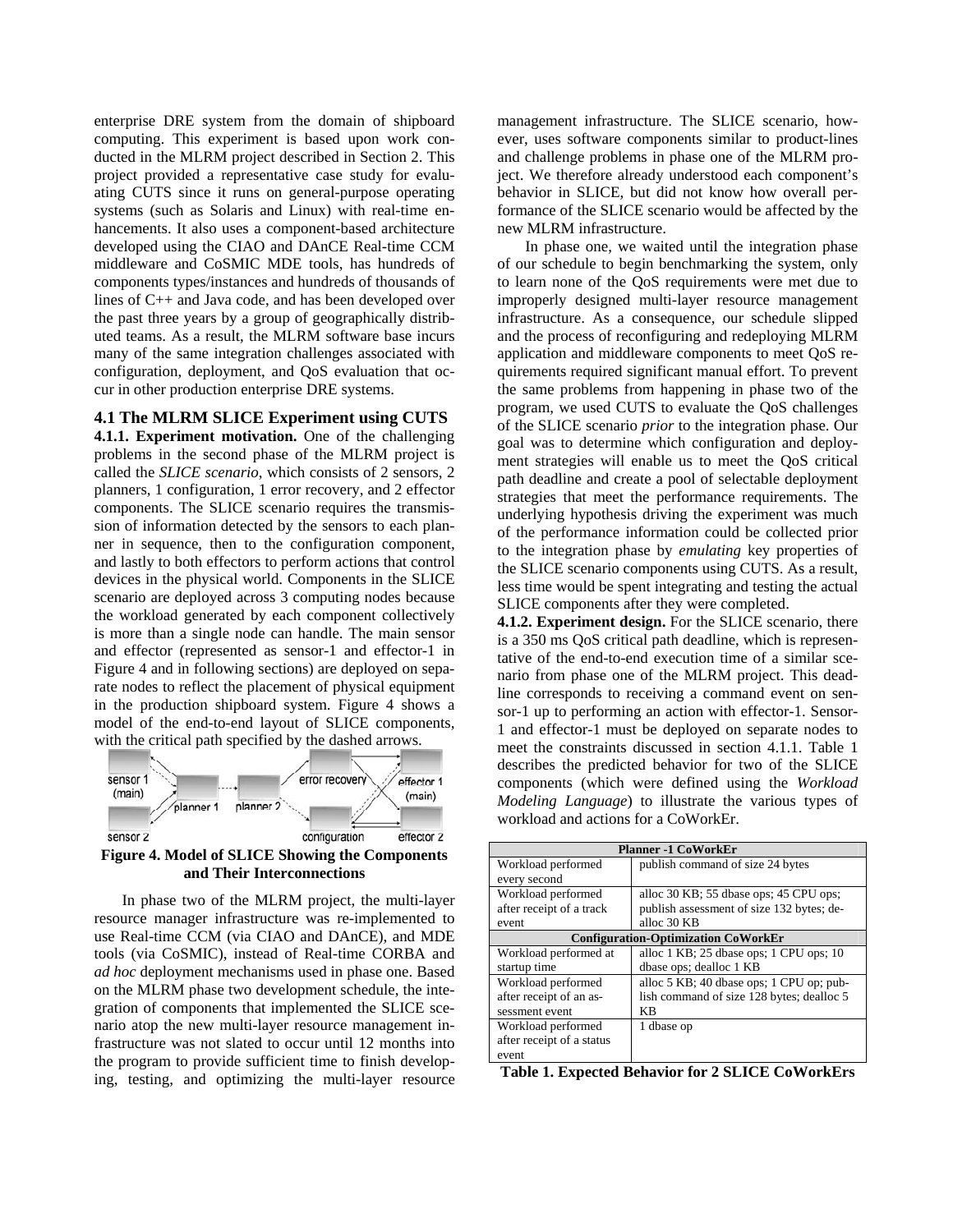The workload specifications for each component listed in Table 1 is based on the behavior of components implemented in phase one. We obtained these values by estimating the number and types of operations based our understanding gained by implementing and testing the functionality of the workload generators explained in Section 3.1.1. For the predicted behavior for the remaining components, please refer to [13].

| Host       | <b>Operating System</b> | <b>Database</b> |
|------------|-------------------------|-----------------|
|            | Fedora Core3            | <b>YES</b>      |
| 2, 3, BDC  | Fedora Core3            | NΩ              |
| <b>RMW</b> | Windows XP              | YES             |

**Table 2. System Characteristics for Experiment Host** 

Each host in the CUTS-based experiments was an IBM Blade Type L20, dual-CPU 2.8 GHz processor with 1 GB RAM with the characteristics listed in Table 2. The middleware was version 0.4.7 of CIAO/DAnCE, and the MDE tools used were version 0.4.6 of CoSMIC, which is the target middleware and MDE tool for the SLICE scenario in phase two. Each test was run for 10 minutes.

# **4.2 Viewing and Interpreting the Results of the SLICE Experiment**

 This section describes the results of tests that used CUTS to evaluate various deployments of SLICE components onto hosts to (1) test the capability of CUTS, (2) determine which deployment strategies meet the 350 ms critical path deadline when components *Sensor-1* and *Effector-1* are deployed on separate nodes, and (3) prove that workload generated by SLICE is too much when the critical path components are deployed on a single node. The first listing in Table 3 contains the legend for the Co-WorkEr symbols used in the second listing.

| <b>SLICE CoWorkEr Legend for Test Table</b> |                        |               |                            |
|---------------------------------------------|------------------------|---------------|----------------------------|
| <b>Symbol</b>                               | <b>CoWorkEr</b>        | <b>Symbol</b> | CoWorkEr                   |
|                                             | Sensor- $1$ *          |               | Config-Op $*$              |
|                                             | Sensor-2               |               | Error-Recovery             |
|                                             | Planner-2 <sup>*</sup> |               | Effector- $1$ <sup>*</sup> |
|                                             | Planner- $1$ *         |               | Effector-2                 |
| * represents CoWorkEr in the critical path  |                        |               |                            |

|             | <b>Deployment Strategy</b> |                 |         | <b>Critical Path Exe-</b>          |
|-------------|----------------------------|-----------------|---------|------------------------------------|
| <b>Test</b> | Host 1                     | Host 2          | Host 3  | cution Time<br>$(avg./worse)$ (ms) |
|             | C.D.E.F                    | A,B             | G,H     | 411/1.028                          |
| 2           | A,B,C,D                    | F               | E.G.H   | 420/1,094                          |
| 3           | A, B, C, D, E              | F               | G.H     | 416/1,085                          |
| 4           | A, B, C, D, E, F, G, H     |                 |         | 463 / 1.247                        |
| 5           | A, B, C, D, E, G, H        | F               |         | 467/1,219                          |
| 6           | A, C, D, E, G              | F               | B.H     | 323/844                            |
| 7           | A,G                        | C.D.E           | B.F.H   | 363/887                            |
| 8           | D                          | A,B,C,<br>F.G.H | E       | 405/975                            |
| 9           | A,D                        | C.E.G           | B.F.H   | 235/387                            |
| 10          | A,D                        | E.G             | B.C.F.H | 251/395                            |
| 11          | A.D.E                      | $C_{\rm G}$     | B.F.H   | 221/343                            |

**Table 3: SLICE Results for Experiments using Different Deployment Strategies in CUTS** 

**4.2.1. Discussion of the hypothesis.** Test 4 and 5 were two tests that not only missed the 350 ms deadline, they incurred the worst critical path execution time for all 11 tests. The main purpose of test 4 and 5 was to evaluate our hypothesis that the 350 ms deadline could not be met if all components were deployed on the same node. After completing test 4 and 5, we validated this hypothesis – the workload generated by components in the critical path is more than a single node can handle, so they must be deployed across multiple nodes. On the other hand, test 6 deployed only the components in the critical path on the same node, and had an average execution time of 323 ms. CUTS therefore enabled us to learn that we could meet the 350 ms deadline if only the critical path components were deployed on the same node.

| <b>Workload</b>       | Avg.           | Avg./Rep | Avg. Time |
|-----------------------|----------------|----------|-----------|
|                       | <b>Samples</b> | (ms)     | (ms)      |
| <b>Transmit Delay</b> |                |          | 6.19      |
| <b>Total Workload</b> |                |          | 169.6     |
| CPU                   |                | 2.20859  | 99.39     |
| Memory                |                | 0.00727  | 0.51      |
| Publication           |                | 1.40206  | 1.4       |

**Table 4. Snapshot of Timing Data for Sensor-1 in Test 8 obtained from the BMW Test Results Page** 

| <b>CoWorkEr</b> | <b>Transmission</b><br>Delay (ms) | Avg. Time of<br><b>Completion</b> (ms) |
|-----------------|-----------------------------------|----------------------------------------|
| Sensor-1        | 6.19                              | 169.6                                  |
| Planner-1       | 12.11                             | 54.03                                  |
| Planner-2       | 10.69                             | 110.66                                 |
| Config-Op       | 17.04                             | 23.84                                  |
| Effector-1      |                                   | 0.34                                   |

**Table 5. Snapshot of the Critical Path Timing Data for Test 8 from the BMW Analysis Page** 

**4.2.2. Interpreting the CUTS benchmark data results.** Running 11 tests with various deployment strategies provided key information about the current MLRM infrastructure. Of the 11 tests, only 3 deployed the critical path components across multiple nodes and completed their end-to-end execution in 350 ms. Of these 3 tests, 2 deployed the critical path across all three nodes and completed it within an average time of 350 ms, and 1 test (test 11) completed it within a worse time of 350 ms. Although we did not exhaust all possible deployment strategies in this experiment, we learned that only 18% (2 out of 11) of the current test passed on their planned infrastructure while meeting the deployment requirements and test 11 yield the best performance.

 After running test 1 through 8, only 1 test met the 350 ms end-to-end deadline, and 7 of the tests had faults in their deployment specification, e.g., placing a Co-WorkEr on a host with insufficient resources to handle its workload without missing deadlines. We used CUTS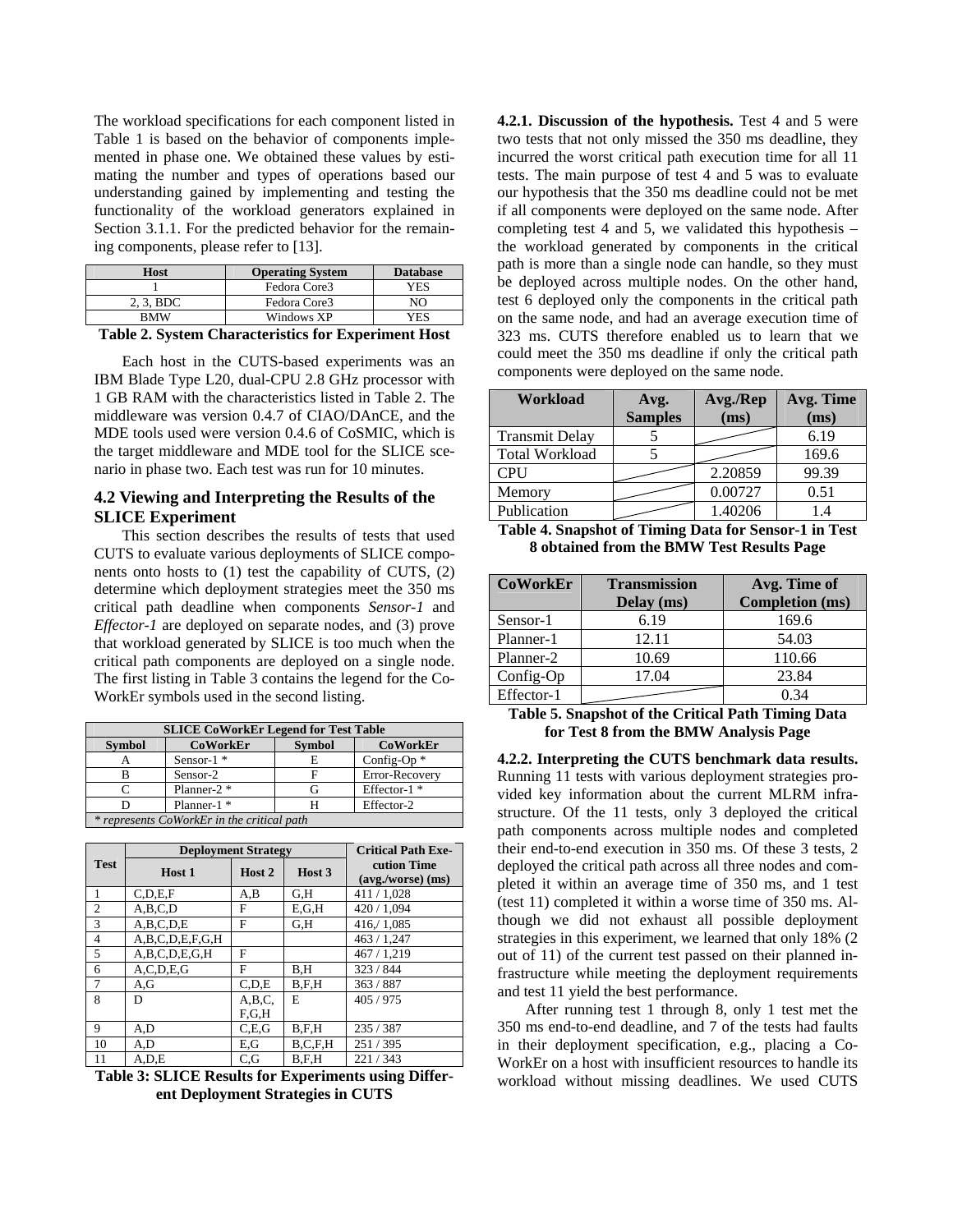graphical analysis features to investigate why these deployment strategies did not meet their QoS requirements.

Tables 4 and 5 show the results provided via the *BenchmarkManagerWeb-interface* (BMW) for test 8, which measures the behavior when two components in the critical path handling the most workload are deployed on their own node. Table 4 shows the time to transmit a message between two CoWorkErs and how long it took to complete each type of workload – CPU, database, or memory – for *Sensor-1*. For the CoWorkErs in the critical path in test 8, it took 169.6 ms for *Sensor-1* to process its workload after receipt of a *command* event from *Planner-1*; 54.0 ms for *Planner-1 to* perform its workload after receipt of a *track* event from *Sensor-1* or *Sensor-2*; and 110.6 ms for *Planner-2* to perform its workload after receipt of a *command* event from *Planner-1*.

For test 8, *Sensor-1* and *Planner-2* have the longest completion times. Based on the quantitative analysis provided by CUTS, we realized that the *Sensor-1* and *Planner-2* CoWorkEr components had a heavier workload than expected, and must be deployed on separate nodes. We then used CoSMIC and DAnCE to place the *Sensor-1* and *Planner-2* CoWokErs on different hosts, which created the deployment strategies used in test 9, 10 and 11, all of which met the 350 ms deadline. Of those 3 tests, test 11 was the best test case and was the only test to have a worse execution time that meets the 350 ms deadline. In addition, these deployment strategies meet the deployment requirements of placing *Sensor-1* and *Effector-1* on different nodes, as discussed in Section 4.1.4.

More detailed examples of the types of visualizations and analysis provided by CUTS is presented in [13].

# **5. Related Work**

**Distrubuted system emulation environments.**  Various environments can be used to emulate and evaluate distributed system behavior. A popular environment is Emulab [6], which provides tools that can be used to configure the topology of experiments, e.g., by modeling the underlying communication links. This topology is mapped to  $\sim$ 250 physical nodes that can be accessed via the Internet. CUTS enhances the Emulab network-centric focus via the WML and CoSMIC DSMLs that create tests and deployment/configuration specifications at a high-level of abstraction that is more suitable for emulating component-based DRE systems than the NS scripts provided by Emulab to provision communication links.

 ModelNet [17] is another environment for evaluating large-scaled distributed systems. In ModelNet, developers emulate multiple clients and hosts using one host. For example, 100 Gnutella clients each with a 1 Mbps bottleneck bandwidth can be emulated on one dual processor-1 GHz machine. ModelNet also facilitates the emulation of faux and real applications. The CUTS emulation environment is similar to the ModelNet environment in

that both address large-scaled distributed systems. CUTS, however, focuses on DRE systems and uses the target architecture to facilitate emulation and performance accuracy. Whereas, ModelNet seeks to provide scalable and accurate solutions using as few hosts as possible.

**System execution modeling tools.** KLAPER [8] is a modeling language that specifies system behavior for component-based systems. Similar to WML in CUTS, KLAPER specifies workload, such as resource utilization, but does not capture handling of events. WML extends KLAPER by allowing sequential specification of resource utilization, transmission and receipt of events, and workload types, e.g. event, periodic, or startup.

UPPAAL [3] is a system execution modeling tool that verifies properties of DRE systems via a modelinglanguage and environment for verifying a system's specified behavior early in the development stage. by dynamically validates all possible behaviors with its modelchecking simulator. CUTS focuses on complementary areas, such as (1) emulating system behavior on the target platforms, (2) benchmarking DRE systems as a whole and as individual components, and (3) monitoring system flows to verify QoS requirements are met.

RT-UML [11] models and evaluates the performance of component-based systems by defining services and QoS policies for components, though modeling system behavior is future work. RT-UML is also designed to be supported by external *simulation* tools, which are still under development. WML enhances RT-UML by providing a working DSML tool that allows developers to specify a component-based system behavior, which is then *emulated* by CUTS.

**Evaluation techniques for component architectures.** [16] discusses a technique called *trace-based analysis* for Enterprise Java Bean (EJB) components. In trace-based analysis, different execution traces in a component are monitored and dumped to a trace file contained on the host. After the emulation, the trace files are parsed and combined with the deployment descriptors, which define the structure of the system, to determine the different paths of execution in the system. CUTS is similar to trace-based analysis since it collects traces of execution times, but these traces are logged to a central database. CUTS also monitors predetermined execution paths in real-time, whereas [16] uses methods to reconstruct every path autonomously, but does not monitor performance in real-time over the duration of the emulation. [16] also focuses on service calls, whereas CUTS performance metrics use *events* sent between components.

[18] and [19] discuss *vertical profiling* evaluation techniques in the context of EJB. In vertical profiling, performance metrics based on the types of operations and actions (e.g., cache misses and CPU cycles) are collected in trace files across multiple executions of the same tests. The trace files are then fused through a process called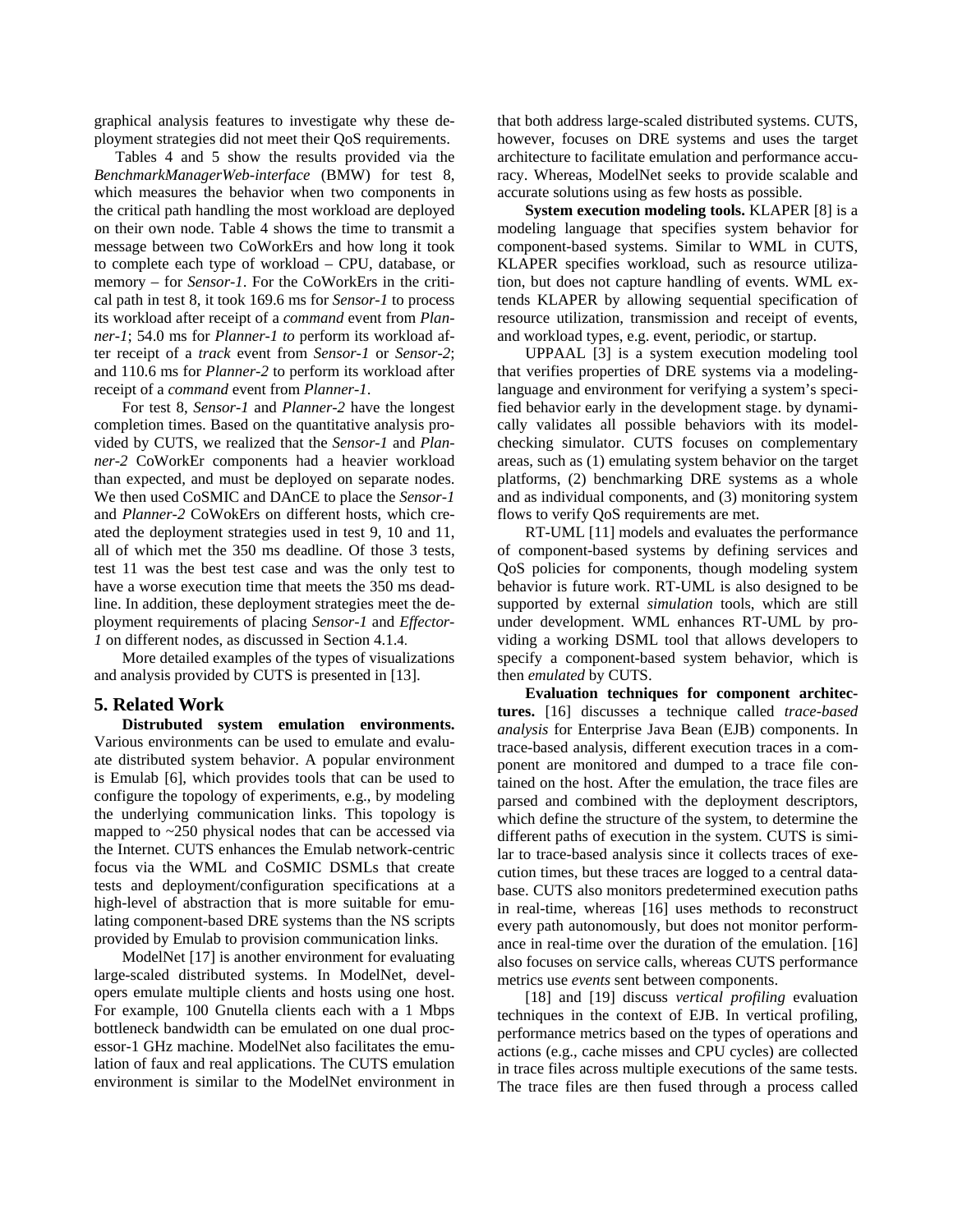*trace-alignment* using a common metric that occurs in the source traces. After the traces are aligned, *correlation analysis* is applied to the traces to help determine what other metrics collected in the trace may influence its behavior. [19] also discusses how to automate this process. CUTS provides a similar approach in the context of CCM that allows analysis of individual actions and operations in a component. CUTS, however, goes further and allows the analysis to happen at real-time with the emulation.

**Architectures for deployment and configuration of components.** Proactive [2] is a framework for component deployment and configuration designed for conventional Java applications running on JVMs. In contrast, CUTS leverages DAnCE [5], which is targeted for deploying and configuration components in DRE systems.

The Globus Toolkit [10], which is part of the Open Grid Standard Architecture (OGSA), is another framework that handles deployment and configuration of components for Grid computing. Unlike DAnCE, however, Globus does not provide DSMLs for modeling various concerns of enterprise DRE systems and validating systems before deploying them. Lastly, the DAnCE framework conforms to the OMG D&C standards, which allows it to leverage other efforts based on the OMG D&C specifications, such as OpenCCM and MICO-CCM.

# **6. Concluding Remarks**

 This paper described the *Component Workload Emulator (CoWorkEr) Utilization Test Suite* (CUTS). CUTS is a system execution modeling toolchain that simplifies the creation of – and experimentation with –emulations of applications that help evaluate the QoS of componentbased enterprise DRE systems. We also described the design and implementation of CUTS, along with the challenges we encountered and solutions we applied.

Our experience applying CUTS to the SLICE scenario in phase two showed how systems execution modeling tools can decrease the time spent resolving integration problems. Instead of waiting until full system integration, CUTS allowed us to test deployments of the MLRM infrastructure in the actual target environment using emulated application components. When combined with other QoS-enabled component middleware and MDE tools, alternative deployment plans could be evaluated rapidly earlier in the lifecycle, thereby reducing the time and effort spent in integration. Although phase two is still ongoing, CUTS has already saved significant amounts of time and effort compared to phase one.

The following summarizes the benefits of applying CUTS based on our experience thus far:

• CUTS allowed us to emulate system components using the target hardware and software infrastructure, instead of waiting until completely implementing the real components and trying to resolve all issues during integration phase, as we had attempted to do (rather unsuccessfully) in phase one.

- CUTS allowed us to rapidly create and quantitatively evaluate a range of deployment plans to see how they impacted end-to-end QoS behavior. Much more time and effort would have been required if these tests were conducted manually, i.e., without the visual MDE functionality and automation provided by CUTS and the underlying CoSMIC MDE tools and CIAO/DAnCE middleware.
- CUTS provided qualitative performance analysis to assist in locating deficiencies in current deployments so we can determine alternative deployments that meet end-to-end QoS requirements more effectively.
- The use of MDE tools enabled CUTS to substitute real components for the emulated ones quickly, so we can incrementally evaluate QoS performance with more realistic workloads as knowledge of the application and system infrastructure evolves.

 Although using CUTS in phase two provided the benefits outlined above, we also discovered that the following work is needed to improve the evaluation of QoS in component-based enterprise DRE systems:

- There were test cases in the empirical results in Section 4.2 where the critical path deadline was missed significantly. After further analyzing these results, specifically after test 8, we realized that messages not on the critical path were handled at the same priority as arbitrary messages in the system. We therefore need to extend CUTS to allow QoS specifications for the various components of a CoWorkEr.
- CoWorkErs currently generate a pre-defined set of events, which is representative of a certain class of statically provisioned DRE systems. Enterprise DRE systems, however, often must adapt to changes in the environment. We therefore need to extend CUTS and WML to permit specification and enforcement of adaptive behavior for QoS evaluation.
- CUTS uses XML specifications to configure the behavior of generic CoWorkErs, whose internals and interfaces do not resemble the components they emulate. We are therefore extending WML to generate proxy CoWorkErs that simplify the interchange of emulated with production application components. This enhancement will also enable the collection of performance metrics from actual and emulated components to evaluate their similarities and differences.
- Enterprise DRE systems can share resources either locally or remotely, which affects QoS performance of the system. Further work is therefore needed to extend CUTS to allow CoWorkErs to share resources both remotely and locally for QoS performance evaluation.
- QoS does not always depend on behavior at the application level. In many instances, QoS can depend-